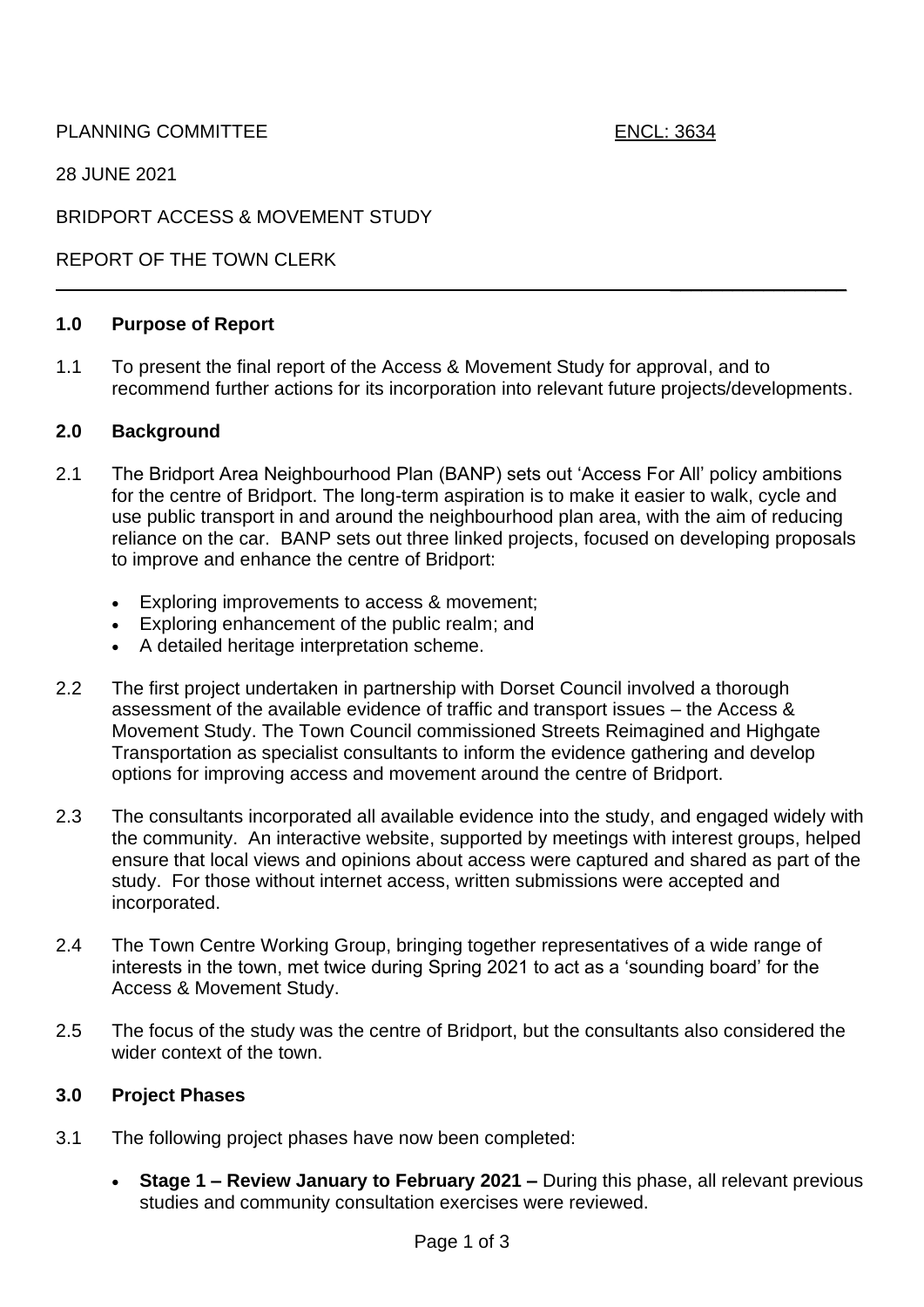- **Stage 2 – Research & Analysis March to April 2021 –** This phase incorporated spatial and movement analysis. As part of this, the consultants undertook targeted outreach to a diverse range of local user groups, to build a picture of the different lived experiences of accessing and moving around the town centre. An online interactive map was open, to enable people to undertake their own analysis and contribute ideas, comments etc. 6,000 people engaged, with almost 300 ideas submitted.
- **Stage 3 – Developing Options April to June 2021 –** Drawing on all the analysis and research, a number of illustrated options were developed and presented to the Town Centre Working Group for comment.
- 3.2 The original estimated cost of the Study was £10,000. With the aid of a £5,000 grant, the net cost to the Town Council to date is £4,000,

# **4.0 Project Outputs**

- 4.1 The Access & Movement Study is now complete and the final report is presented to the Committee for consideration. Please use the following links to view the final report:
	- [Research & Analysis](https://www.bridport-tc.gov.uk/wp-content/uploads/2021/06/Bridport-Access-Movement-Study-Presentation-1_-Research-Analysis.pdf)
	- [Options Development](https://www.bridport-tc.gov.uk/wp-content/uploads/2021/06/Bridport-Access-Movement-Study-Presentation-2_-Options-Development-.pdf)
	- [Supporting Evidence](https://www.bridport-tc.gov.uk/wp-content/uploads/2021/06/Supporting-Evidence_-Bridport-Access-Movement-Study-1.pdf)
- 4.2 The Study recommended additional analysis to assess the potential for high quality and direct walking and cycling links between Vearse Farm and Bridport town centre. The cost of this additional work is estimated at £2,000.

## **5.0 Conclusions and Next Steps**

- 5.1 The final report provides the Town Council with a clear prognosis/narrative that has been 'tested' on local people, about the access and movement challenge facing Bridport:
	- A growing town with an ageing population;
	- A traffic system that is operating near to capacity at certain times of the day/year;
	- Highly valued green/social spaces:
	- Some good examples of walking and cycling routes, but lacking join up and connections to become a 'natural' choice for short journeys; and
	- Issues with junctions and surfaces, links and crossings.
- 5.2 It is clear that taking no action to address access and movement around Bridport is not a good option. Supporting improvements to walking and cycling infrastructure is essential, if the town is to cope with a growing and ageing population.
- 5.3 The Access & Movement Study contains a range of options for action; from small tweaks to more radical ideas, to support the shift to active travel options for short journeys. Some projects have already been planned and costed; others will need further work. All options should be considered over the coming few years and actions undertaken measured against the coherent ambitions set out in the Access & Movement Study.
- 5.4 How Bridport develops in the future and the choices people make as to how best to move around the town will be shaped by the actions and decisions of a number of organisations; Highways England are responsible for the main A35 Trunk Road around Bridport, and Dorset Council Highways operate the majority of roads in the centre of Bridport. New developments, such as the 760 homes to be built at Vearse Farm, will have a significant impact on the volume and mode of transport used by the new residents. The Access & Movement Study provides the Town Council and others with the evidence and the ideas to